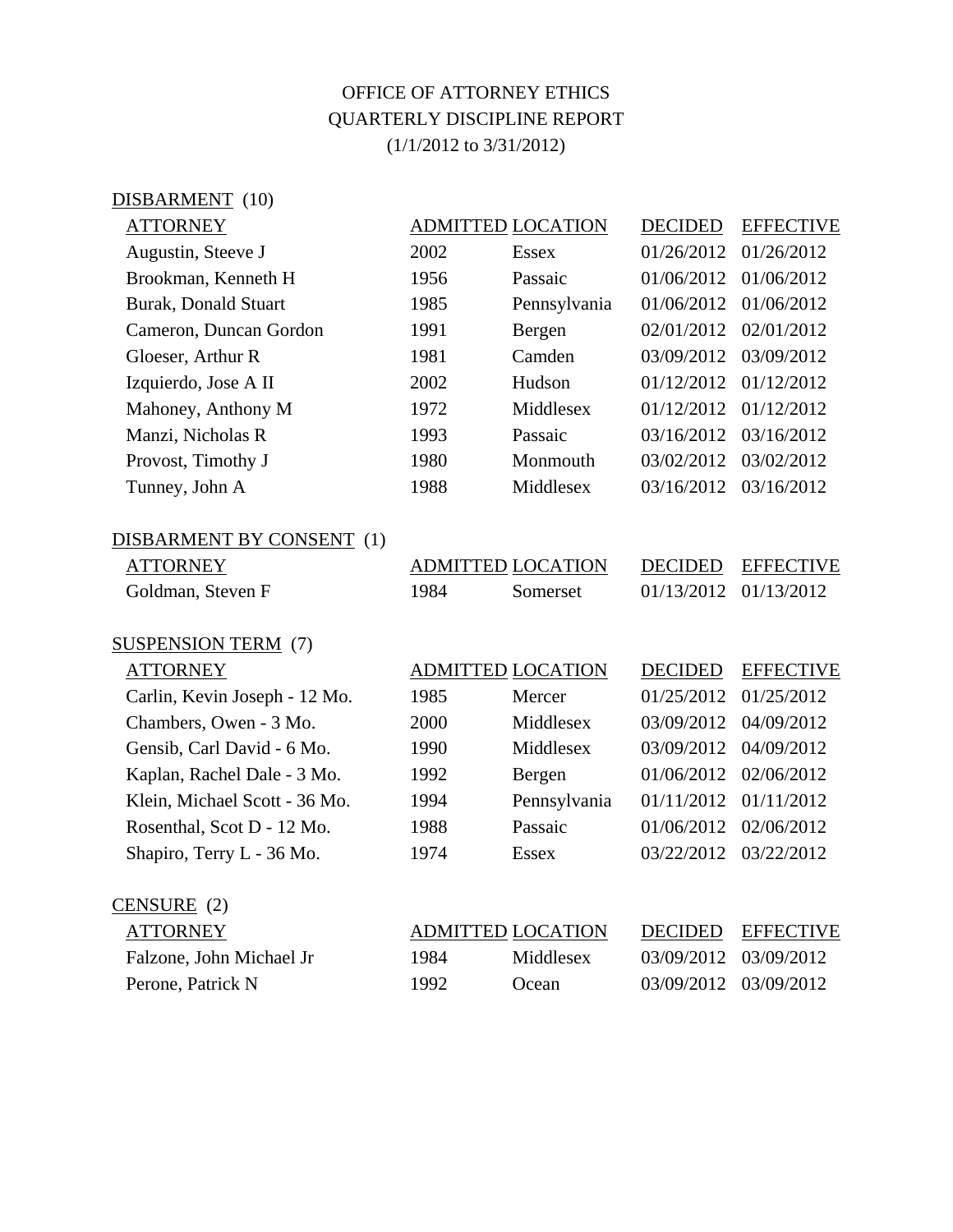## PUBLIC REPRIMAND (8)

ADMONITION (15)

| <b>ATTORNEY</b>         |      | <b>ADMITTED LOCATION</b> | <b>DECIDED</b> | <b>EFFECTIVE</b> |
|-------------------------|------|--------------------------|----------------|------------------|
| Blakely, Marvin         | 1985 | <b>Morris</b>            | 01/25/2012     | 01/25/2012       |
| Cha, Juhong J           | 2005 | Bergen                   | 01/25/2012     | 01/25/2012       |
| Davis, Nathaniel Martin | 1996 | <b>Essex</b>             | 02/10/2012     | 02/10/2012       |
| Deitch, Marc Adam       | 1991 | Middlesex                | 03/09/2012     | 03/09/2012       |
| Diaz, Nelson            | 1987 | Camden                   | 02/08/2012     | 02/08/2012       |
| Flynn, Richard M        | 1978 | Camden                   | 02/14/2012     | 02/14/2012       |
| Jeney, Robert Joseph Jr | 1984 | Union                    | 01/25/2012     | 01/25/2012       |
| Rosen, Peter            | 1969 | Morris                   | 01/26/2012     | 01/26/2012       |
|                         |      |                          |                |                  |

| <b>ATTORNEY</b>        |      | <b>ADMITTED LOCATION</b> | <b>DECIDED</b> | <b>EFFECTIVE</b> |
|------------------------|------|--------------------------|----------------|------------------|
| Armour, Raymond        | 1994 | <b>Essex</b>             | 03/19/2012     | 03/19/2012       |
| Block, Barry S         | 1979 | Somerset                 | 01/30/2012     | 01/30/2012       |
| De Palma, Nicholas V   | 1973 | <b>Essex</b>             | 02/17/2012     | 02/17/2012       |
| Fuggi, Shauna Marie    | 1992 | Ocean                    | 02/17/2012     | 02/17/2012       |
| Grow, Jeffrey R        | 1975 | Morris                   | 03/12/2012     | 03/12/2012       |
| Howell, Christopher T  | 2003 | <b>Essex</b>             | 02/21/2012     | 02/21/2012       |
| Johnson, George W      | 1965 | Morris                   | 03/22/2012     | 03/22/2012       |
| Kang, Na-Kyung         | 2008 | Bergen                   | 03/23/2012     | 03/23/2012       |
| Lender, Jeffrey S      | 2001 | New York                 | 01/30/2012     | 01/30/2012       |
| Mc Manus, William E Ii | 1982 | Florida                  | 02/27/2012     | 02/27/2012       |
| Privetera, Lora M      | 1992 | Ocean                    | 02/21/2012     | 02/21/2012       |
| Rabbat, Victor K       | 1984 | Passaic                  | 03/22/2012     | 03/22/2012       |
| Rusen, Paul E          | 1994 | Morris                   | 03/15/2012     | 03/15/2012       |
| Saluti, Gerald M       | 1992 | Essex                    | 01/20/2012     | 01/20/2012       |
| Verduga, Vanessa D     | 2006 | Hudson                   | 01/25/2012     | 01/25/2012       |

## TOTAL FINAL DISCIPLINE .................................................................................................... 43

## TEMPORARY SUSPENSION (13)

| <b>ATTORNEY</b>          |      | <b>ADMITTED LOCATION</b> | <b>DECIDED</b> | <b>EFFECTIVE</b> |
|--------------------------|------|--------------------------|----------------|------------------|
| Bellotti, Mark Joseph    | 1983 | Monmouth                 | 03/06/2012     | 03/06/2012       |
| Boyman, Christopher D    | 1987 | Union                    | 02/06/2012     | 02/06/2012       |
| Bozeman, Wayne D         | 2006 | Pennsylvania             | 02/10/2012     | 02/10/2012       |
| Desoky, Ahmad Lotf       | 2007 | Bergen                   | 03/01/2012     | 03/01/2012       |
| Goldsmith, Jeff H        | 1984 | Bergen                   | 02/06/2012     | 02/06/2012       |
| Kinnard, Stephen Douglas | 1985 | Hunterdon                | 02/06/2012     | 02/06/2012       |
| Koufos, John G           | 2003 | Monmouth                 | 03/22/2012     | 03/22/2012       |
| Levitis, Michael         | 2000 | New York                 | 03/15/2012     | 03/15/2012       |